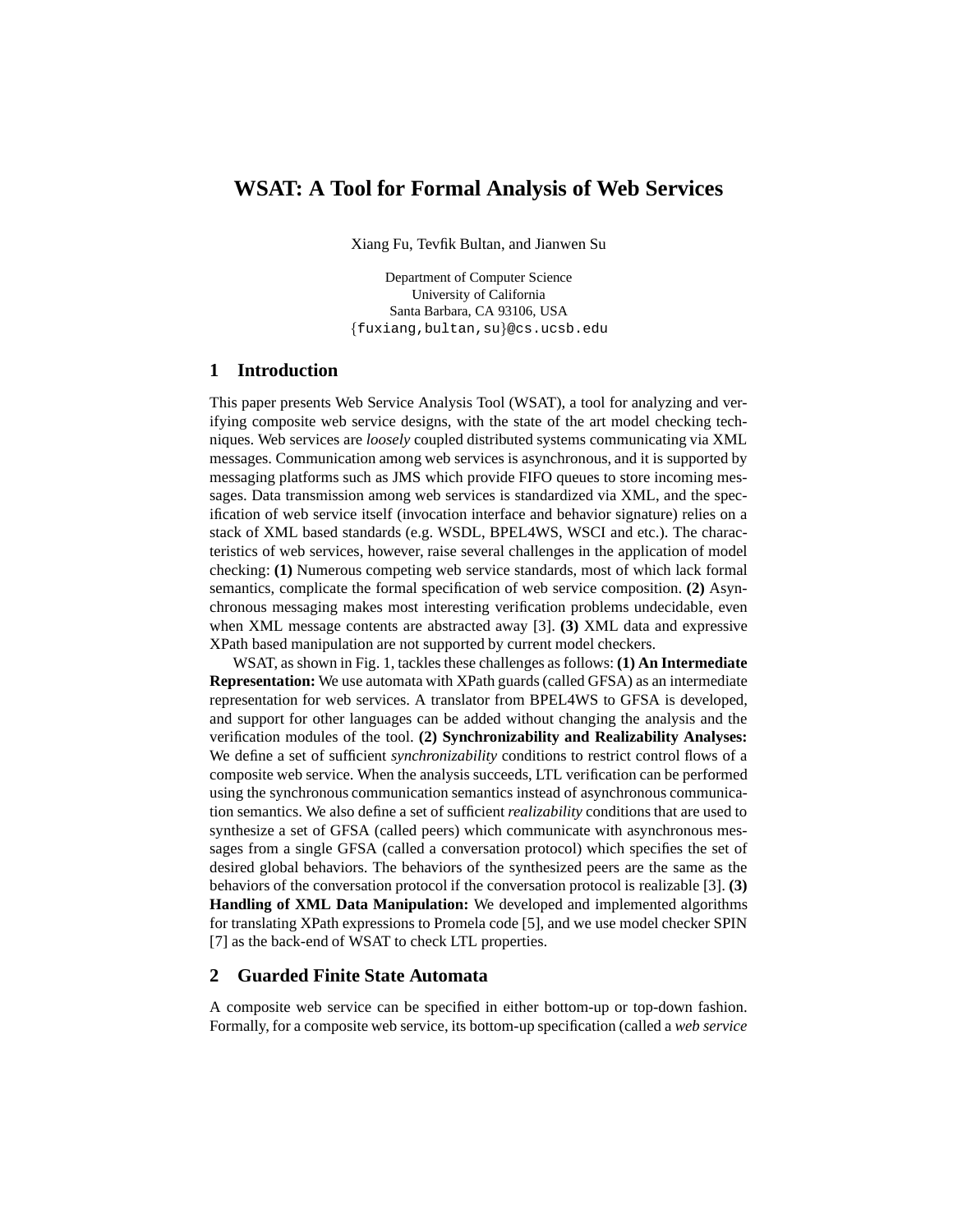

**Fig. 1.** WSAT architecture

*composition*) [4] is described as a tuple  $\langle (P, M), A_1, \ldots, A_n \rangle$ , and its top-down specification (called a *conversation protocol*) [2, 3, 6] is specified as a tuple  $\langle (P, M), A \rangle$ . Here  $(P, M)$  is the composition schema where P is a set of peer prototypes, and M is a set of message classes. Guarded Finite State Automata (GFSA)  $A_1, \ldots, A_n$  are the peer implementations (supposing  $|P| = n$ ), and A specifies the desired set of global behaviors. Below, we present a fragment of the Stock Analysis Service (SAS) conversation protocol studied in [5]:

| Conversation Protocol{                             | <b>GFSA</b>                            |
|----------------------------------------------------|----------------------------------------|
| Composition Schema{                                | $States\{s1, s2, \ldots, s12\}$ ,      |
| $PeerList\{Inv, SB, RD\}$ ,                        | InitialState $\{sl\}$ ,                |
| MSL Type List{                                     | $Finally takes \{s3\},$                |
| Register                                           | TransitionRelation{                    |
| orderID[xsd:int],                                  | $t14$ {s8 -> s12 : bill,               |
| $reqList[stockID[xsd:int]{1,10}]$ ,                | Guard                                  |
| payment [                                          | $$request//stockID =$                  |
| account[xsd:int]                                   | \$reqister//stockID[position()=last()] |
| creditCard[xsd:int]                                | $\Rightarrow$                          |
| 11.11                                              | $$bill//orderID := $register//orderID$ |
|                                                    |                                        |
| Message List{                                      |                                        |
| register{Inv->SB:Register},                        | //end of TransitionRelation            |
| $\text{bill}$ $\text{SB-}\text{Inv:}\text{Bill}$ , | //end of GFSA                          |
|                                                    | //end of Conversation Protocol         |
|                                                    |                                        |

As shown above, each message class has a type defined using MSL [1], a compact theoretical model of XML Schema. WSAT supports a fragment of MSL, where complex types can be constructed using sequence ',' (e.g. the Register) and choice '|' (e.g. the payment) operators. An MSL type can also have multiple occurrences (e.g. payment can have 1 to 10 stockID children), however, maximum occurrence must be bounded.

A GFSA is a tuple  $(M, T, s, F, \Delta)$ . M is the message class set in the composition schema.  $T$ ,  $s$ ,  $F$  are the set of states, initial state, and the set of final states, respectively.  $\Delta$  is the transition relation. Each transition  $\tau \in \Delta$  is of the form  $\tau = (s,(c,q),t)$ , where s,  $t \in T$  are the source and the destination states of  $\tau$ ,  $c \in M$  is a message class and g is the *guard* of the transition. Guards are written using XPath expressions. WSAT supports a subset of XPath which consists of the following operators: child axis (/), descendant axis  $//$ , self-reference (.), parent-reference (..), basic type test (b()), node name test  $(t)$ , wildcard  $(*)$ , function calls position() and last(), and predicates ([]). Arithmetic and boolean constraints can be used as predicates in WSAT.

As shown in the SAS protocol, a guard consists of a guard condition and a set of assignments which specify the contents of the message that is being sent. For example the guard of transition t14 specifies that: if the stockID attribute in the request message is the last stockID in the register message, then send out a bill message whose orderID attribute matches the orderID of register. The powerful XPath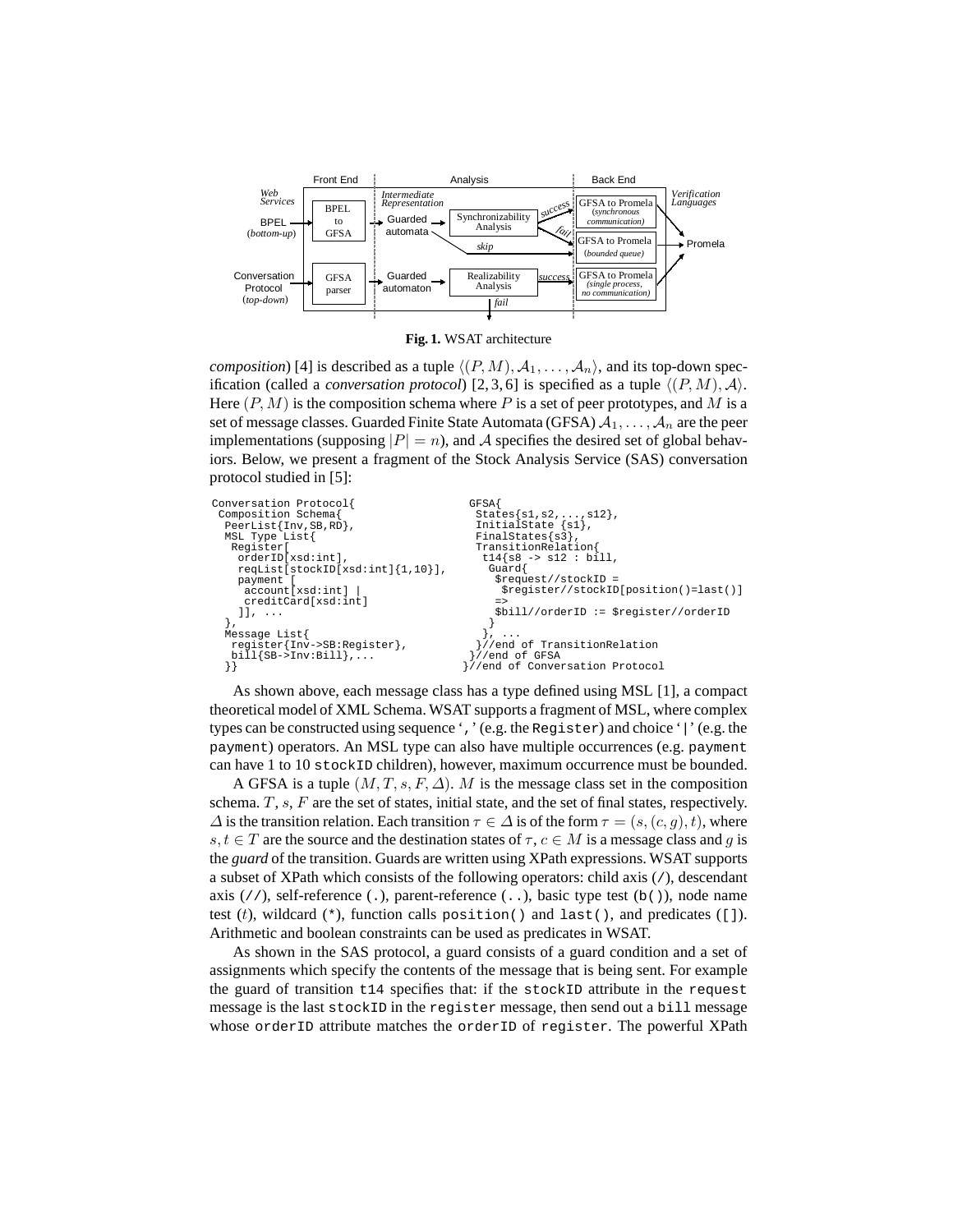language allows guards to express very rich semantics. In [4] we showed that static BPEL4WS web services can be translated into GFSA representation without loss of data semantics.

### **3 Synchronizability and Realizability Analyses**

Consider the simple client-server web service composition given in the following figure. A requester and a server interact with each other via three request messages and one acknowledgment message. Recall that each peer is equipped with a queue to store incoming messages. It is not hard to infer that the composition has an infinite number



of configurations, because the requester can send arbitrary number of  $r_1$  and  $r_2$  messages (which are stored in the queue of the server) before any acknowledgment is sent back. However, another interesting observation is that the global behaviors, characterized by the sequence of messages, is a regu-

lar language  $(r_1 | r_2 | r a)^* e$ , which is the set of behaviors generated by the composition under synchronous semantics (i.e., the Cartesian product of the two automata). Since in our model [3], LTL properties are defined over the global behaviors, it is decidable to check LTL properties for such services.

We say a web service composition is *synchronizable* if it generates the same set of global behaviors for both synchronous and asynchronous semantics. In [4] we present three sufficient synchronizability conditions to identify synchronizable web service compositions. For each synchronizable web service composition WSAT will generate a Promela specification with synchronous (rendezvous) communication (by limiting the Promela channel size to 0), and then call SPIN to verify LTL properties on the synchronous specification. The verified LTL properties are guaranteed to be satisfied by the original asynchronous web service composition. For top-down specified conversation protocols, we developed a similar analysis called *realizability analysis* [3], which is further extended to consider message contents in [6].

### **4 Handling XML Data Manipulation**

WSAT translates each GFSA into a Promela process. The central issue of the translation algorithm is how to handle XML data and XPath expressions. Each MSL type declaration is translated into a record type ("typedef") in Promela, and types with multiple occurrences are translated into Promela arrays. For example, the stockID in the SAS protocol is mapped into a Promela array of size 10. Based on the type mapping, XPath expressions can be translated into Promela code. When MSL types with multiple occurrences are involved, the translation is essentially a nested-loop. For example, consider the following boolean XPath expression:  $\frac{\text{Sreg1}}{\text{Sreg2}}$  =  $\frac{\text{Sreg2}}{\text{Sreg2}}$ where \$reg1 and \$reg2 are two XML variables of type Register that is defined in the SAS protocol. Note each side of the equality is a location path which returns a set of stockID values. According to XPath standard, the expression evaluates to true if we can find one value from each side to satisfy the equality. Hence the expression captures